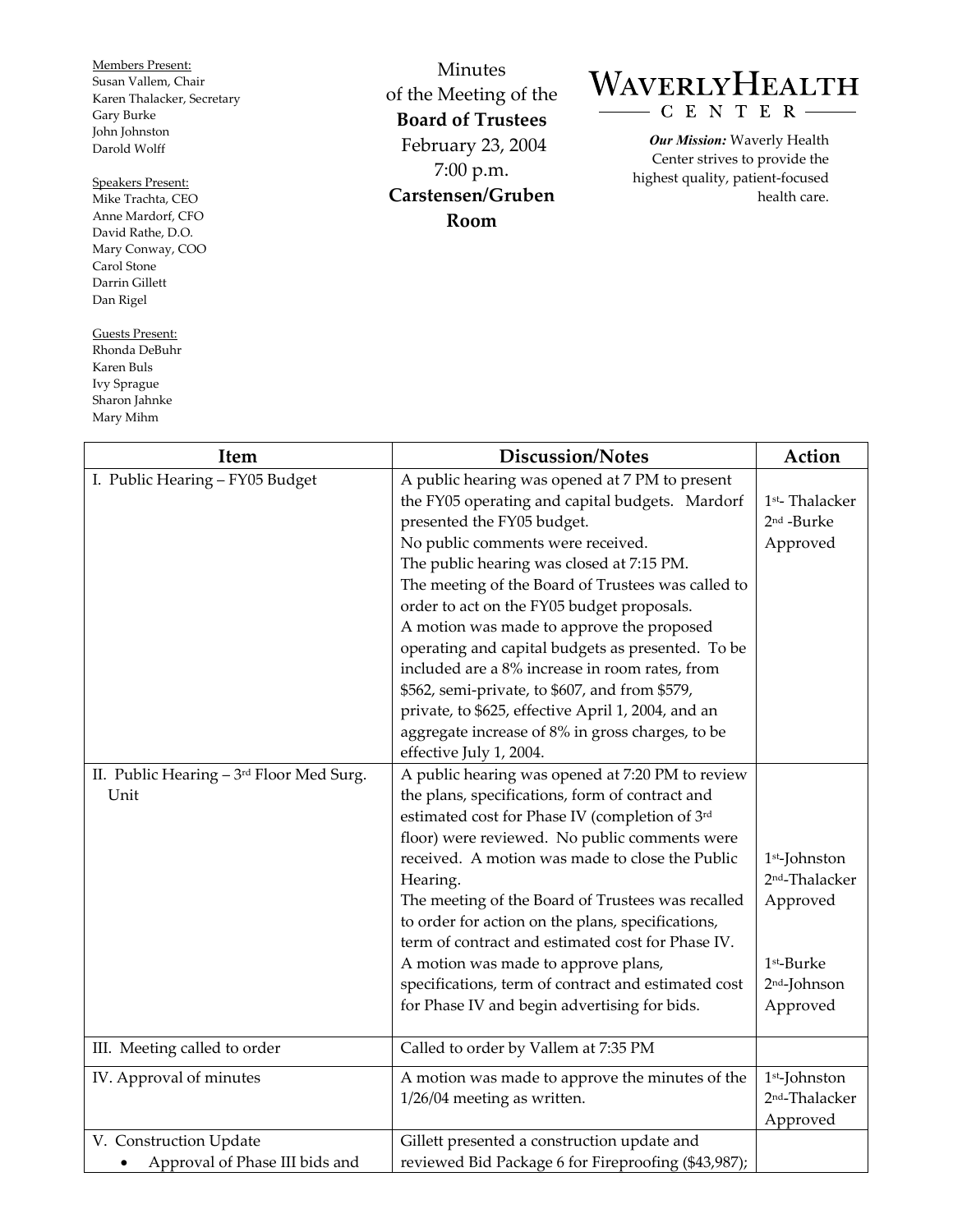| <b>Cardinal Recommendations</b>         | Bid Package 25 for Nurse Call System (\$46,684);                                                |                            |
|-----------------------------------------|-------------------------------------------------------------------------------------------------|----------------------------|
|                                         | and Bid Package 18 for Loading Dock Equipment                                                   | 1st-Burke                  |
|                                         | (11,095). A motion was made to accept these bids                                                | 2 <sup>nd</sup> -Wolfe     |
|                                         | as individually considered.                                                                     | Approved                   |
| VI. Financial and Statistical Report    | Mardorf presented the financial and statistical                                                 |                            |
| <b>Operating Statement</b>              | report for January.                                                                             | $1st$ -Wolff               |
| <b>Balance Sheet</b><br>$\bullet$       | A motion was made to approve the financial and                                                  | 2 <sup>nd</sup> -Burke     |
| <b>Investment Report</b><br>$\bullet$   | statistical report.                                                                             | Approved                   |
| Ambulance Report<br>$\bullet$           | Mardorf presented the Ambulance report for                                                      | Accepted                   |
| Home Health Report<br>$\bullet$         | January. No Home Health report was given.                                                       |                            |
| VII. Committee Reports                  | Stone presented the Performance Improvement                                                     | Accepted                   |
| Performance Improvement                 | report as included in the Board packets.                                                        |                            |
| Committee                               | Rigel presented the Environment of Care                                                         | Accepted                   |
| <b>Environment of Care Committee</b>    | Committee minutes as included in the Board                                                      |                            |
|                                         | packets.                                                                                        |                            |
| VIII C.E.O.'s Report                    | Trachta announced that after further research into                                              |                            |
|                                         | a community health grant program, that public                                                   |                            |
|                                         | hospitals, state, county and city affiliated, cannot                                            |                            |
|                                         | participate.                                                                                    |                            |
|                                         | Trachta described "Tendrils", a roof-top healing                                                | 1 <sup>st</sup> -Johnston  |
|                                         | garden and performance space. A motion was                                                      | 2 <sup>nd</sup> -Thalacker |
|                                         | made to approve the "Tendrils" project, to be                                                   |                            |
|                                         | constructed with donated funds and direct the                                                   |                            |
|                                         | WHC Foundation to help raise the needed funds.                                                  |                            |
| IX. Medical Staff Report                | Rathe reported on the January Medical Staff<br>meeting.                                         | Accepted                   |
| X. Old Business                         |                                                                                                 |                            |
|                                         |                                                                                                 |                            |
| XI. New Business                        | A motion was made to approve the preceding as                                                   | 1 <sup>st</sup> -Thalacker |
| Appointments to Medical Staff:          | individually considered.                                                                        | 2 <sup>nd</sup> -Johnston  |
| · Marcia Rellihan, D.O.                 |                                                                                                 |                            |
| Barbara L. Weno, M.D.                   |                                                                                                 |                            |
| · Marilyn W. Hines, M.D.                |                                                                                                 |                            |
| • Jean Hoy, ARNP<br>• Sara DeVore, ARNP |                                                                                                 |                            |
| New/Revised Policies:                   | Trachta described the new policies as listed at left.                                           | 1 <sup>st</sup> -Burke     |
| Courier Service                         | A motion was made to approve the new policies.                                                  | 2 <sup>nd</sup> -Thalacker |
| Ground Safety for Hospital              |                                                                                                 | Approved                   |
| Helipad                                 |                                                                                                 |                            |
| • Work Orders                           |                                                                                                 |                            |
| • Equipment Inventory                   |                                                                                                 |                            |
| Management, Medical & Non-              |                                                                                                 |                            |
| medical                                 |                                                                                                 |                            |
| • Helicopter Safety                     |                                                                                                 |                            |
| • Patient Bed Preventive                |                                                                                                 |                            |
| Maintenance                             |                                                                                                 |                            |
|                                         |                                                                                                 |                            |
| • Dress Code                            |                                                                                                 |                            |
| ■ Working on Medical Surgical           |                                                                                                 |                            |
| and ER                                  |                                                                                                 |                            |
| <b>Finance Committee</b>                | Trachta reported that the Finance Committee met                                                 | 1 <sup>st</sup> -Burke     |
| • Capital Requests                      | on 2/9/04. Trachta presented the minutes as<br>included in the packet for the 2/9/04 meeting. A | 2nd-Wolff<br>Approved      |